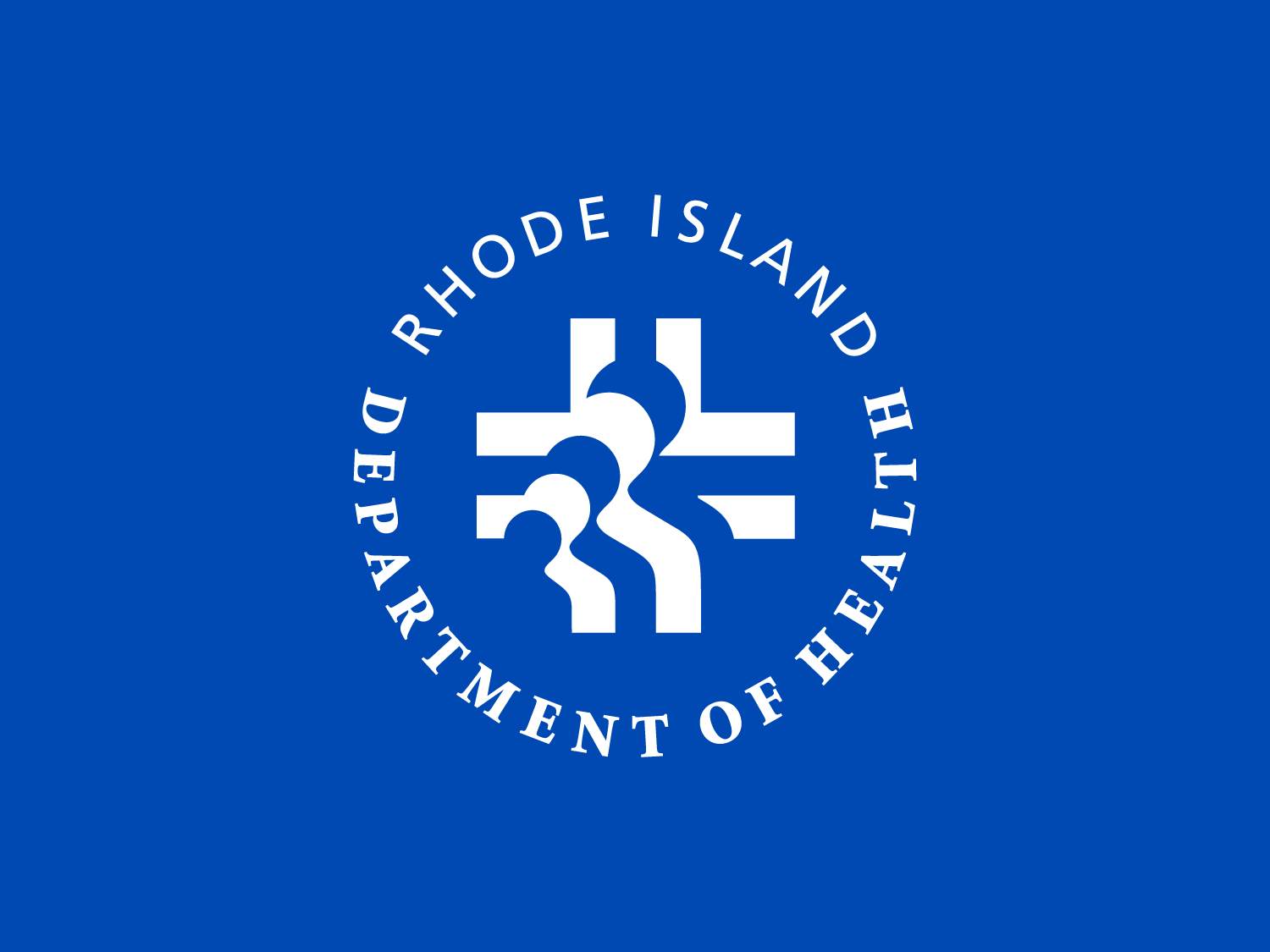

# *Haemophilus influenzae*  **Invasive Disease Surveillance 2014-2018**

Rhode Island Department of Health Division of Preparedness, Response, Infectious Disease and Emergency Medical Services Center for Acute Infectious Disease Epidemiology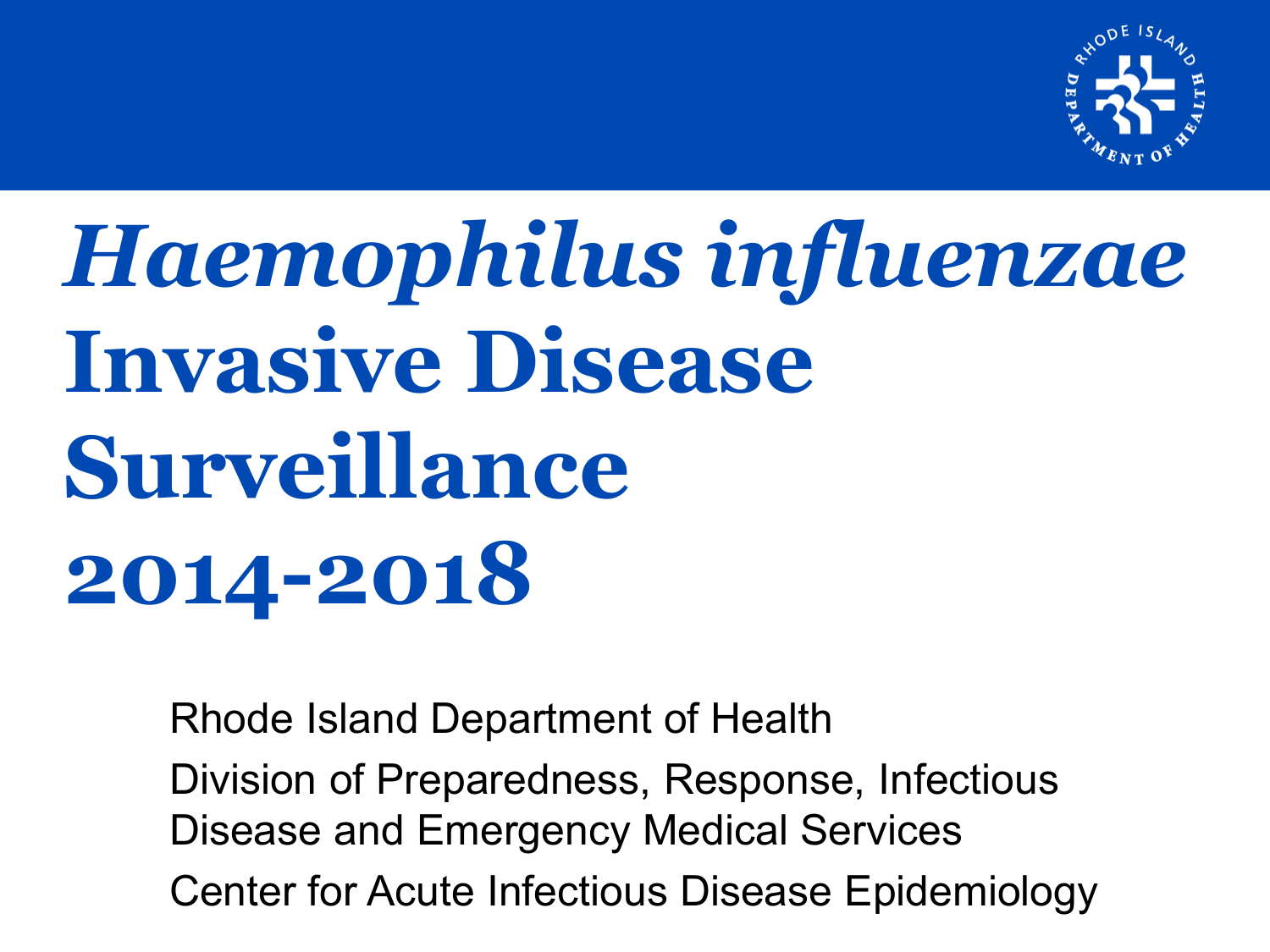## **About** *Haemophilus influenzae*  **Invasive Disease**



- Invasive *H. Flu* disease can cause different symptoms depending on which part of the body is infected. The most common types of illness are pneumonia (lung infection), bacteremia (bloodstream infection) and meningitis (infection of the membrane that covers the brain and spinal cord). *H. Flu* invasive disease is severe and typically requires hospitalization and antibiotic treatment.
- *H. Flu* is spread through respiratory droplets (coughing or sneezing). Many people carry *Haemophilus influenzae* bacteria in their noses and throats but are not ill.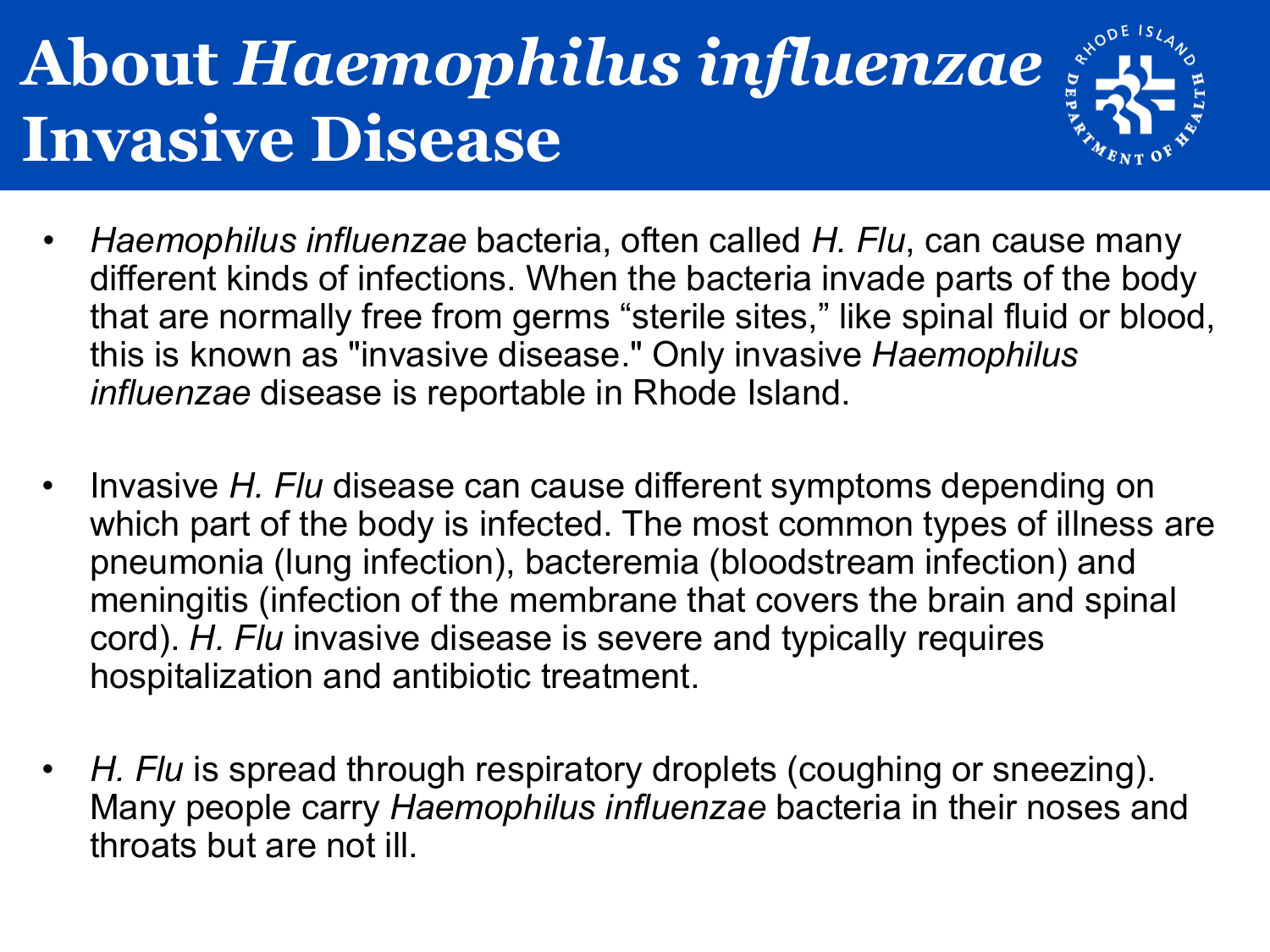## **About** *Haemophilus influenzae*  **Invasive Disease**



- Children under five years of age, adults 65 year of age and older, American Indians, Alaska Natives, and individuals with immunosuppressive conditions are at the highest risk for developing invasive *H. Flu* disease.
- There are several serotypes of *Haemophilus influenzae,*  distinguished by molecules on the bacteria's outer layer, or capsule. These serotypes are designated a-f. Many *Haemophilus influenzae* organisms are unable to be serotyped because they lack a capsule.
- Serotype b is the only serotype of *H. flu* that is vaccinepreventable.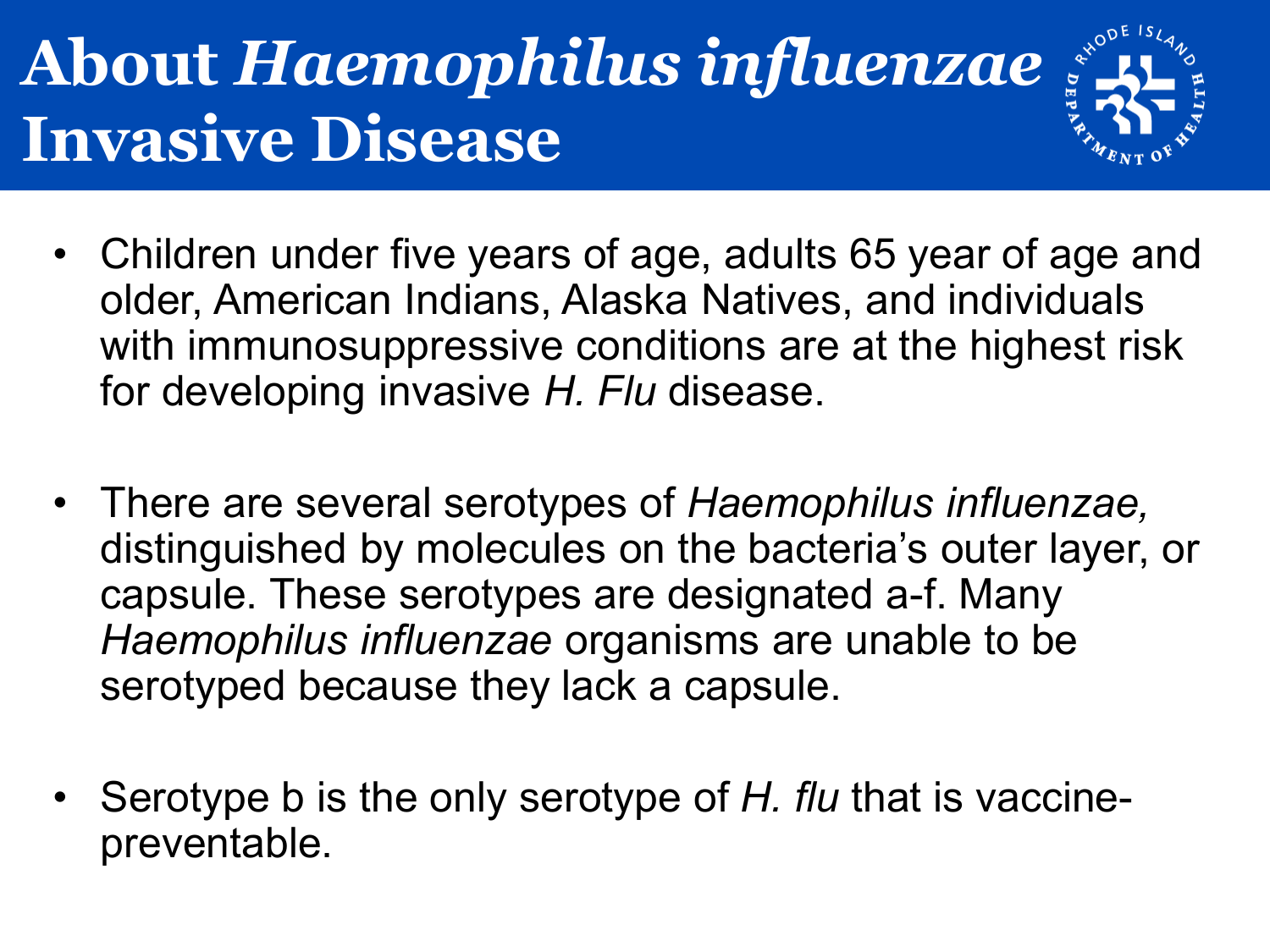#### **Data Overview,** *Haemophilus influenzae "H. Flu"*  **Invasive Disease**



- In 2018, there were 25 cases of *H. Flu* invasive disease in Rhode Island with a rate of 2.4 cases per 100,000 population.
- Rates of invasive *H. flu* infections in RI remain relatively stable over time.
- The rate of *H. flu* in Rhode Island increases with age, with those with those ≥80 years of age reporting the highest rate of new cases over the last 5 years. Children 4 years of age and younger also have significant rates of infection.
- From 2014-2018, two thirds of *H. Flu* cases in RI were "nontypeable" (66%), meaning they were caused by organisms without capsules. Only 3 cases (3%) were caused by the vaccine-preventable serotype b.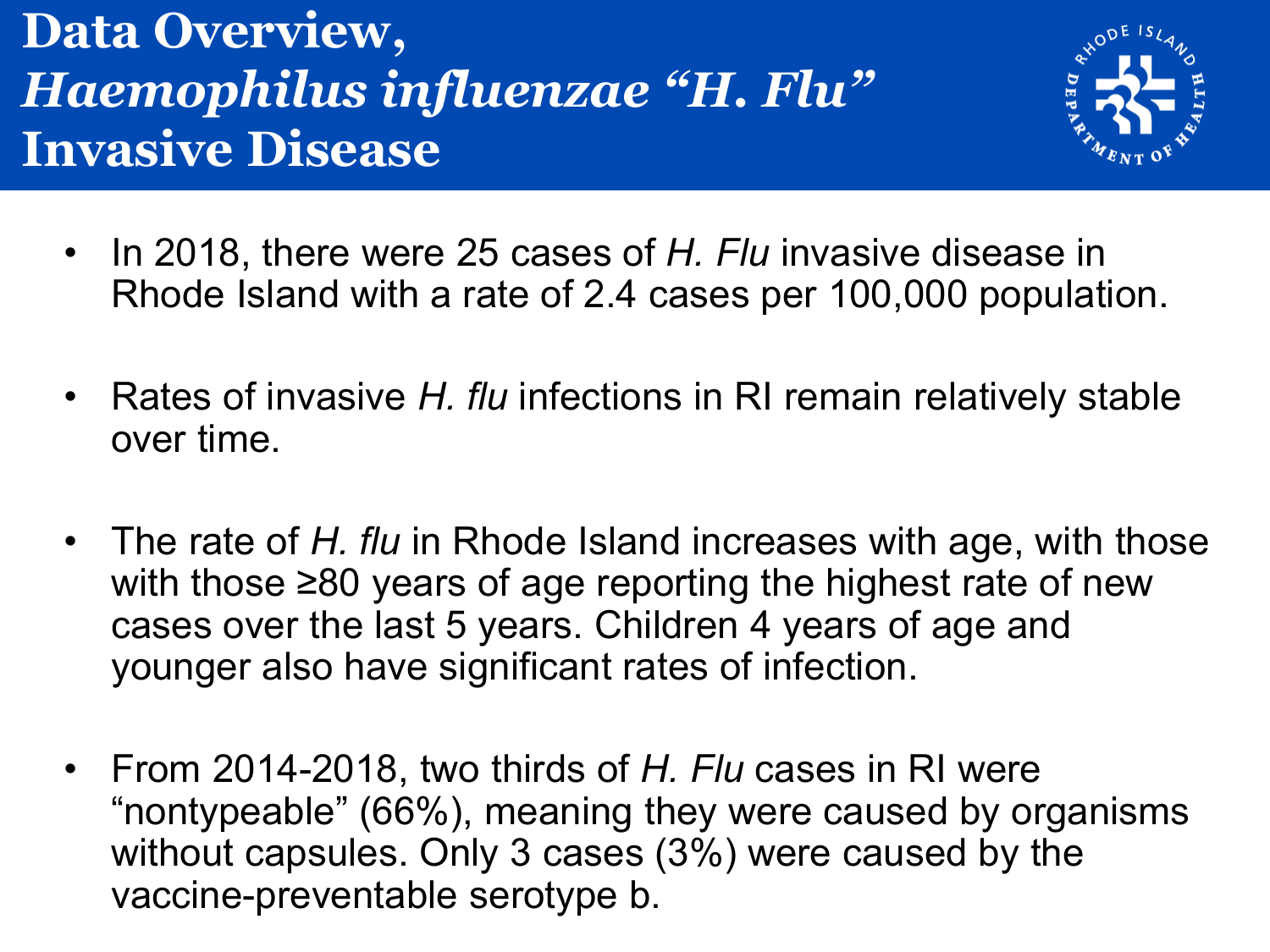#### **Reported Cases of** *Haemophilus influenzae*  **Invasive Disease, Rhode Island, 2014-2018**



**Figure 1:** In 2018, there were 25 cases of invasive *H. flu* in Rhode Island, with a rate of 2.4 cases per 100,000 population. Rates of invasive *H. flu* infections have been relatively stable in the last 5 years in Rhode Island.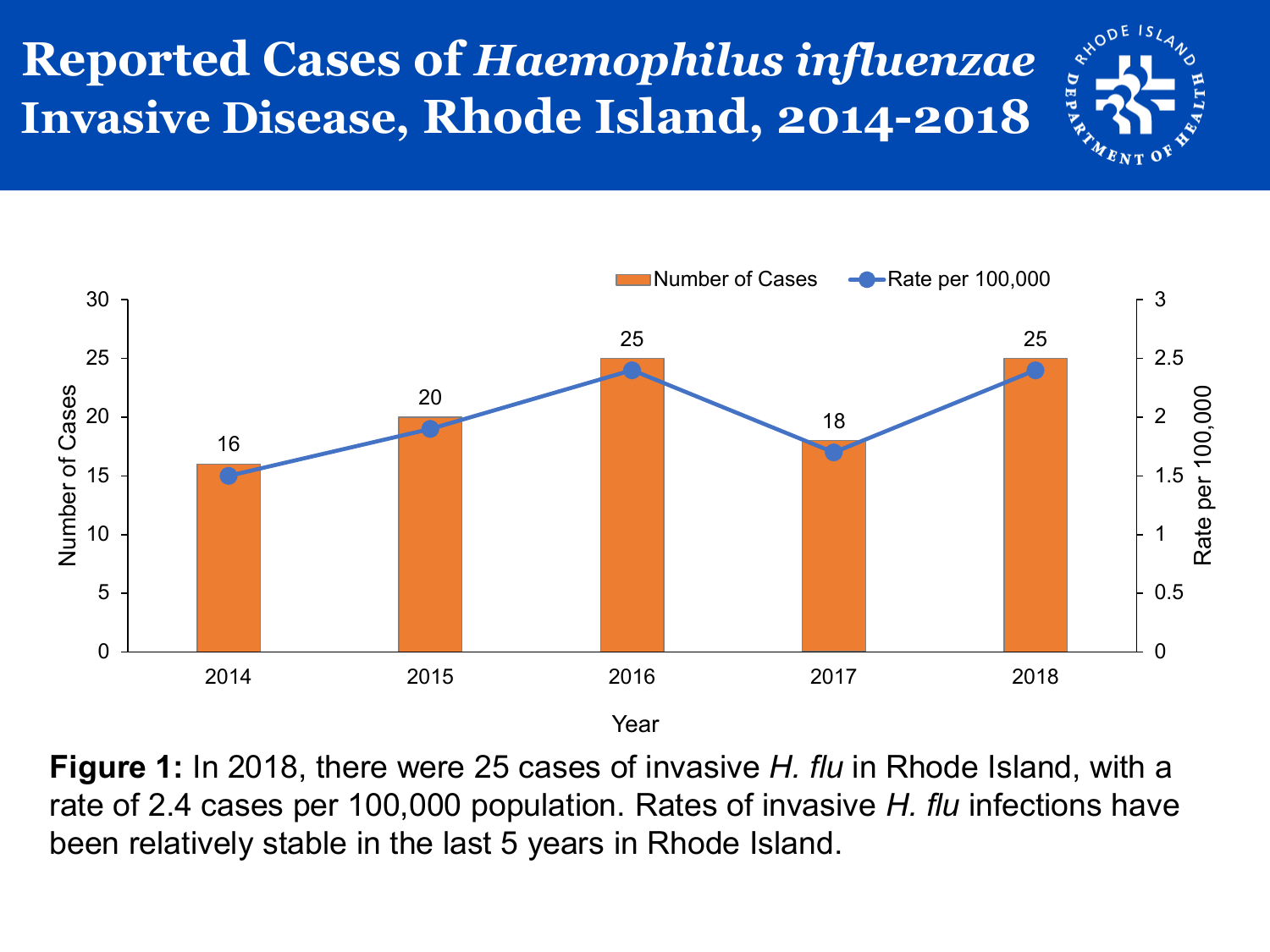#### **Cumulative 5-Year Rate of** *Haemophilus influenzae* **Invasive Disease, Age Group, Rhode Island, 2014-2018**



**Figure 2:** The five-year cumulative rate of *H. flu* invasive infection was highest in adults 80 years and older (79.2 cases in the last five years per 100,000 population). Between 2014 and 2018, 71% of all *H. flu* cases were 60 years or older. This mirrors the national trend in which the highest rate of disease occurs in those 65 and older, and those under five years of age.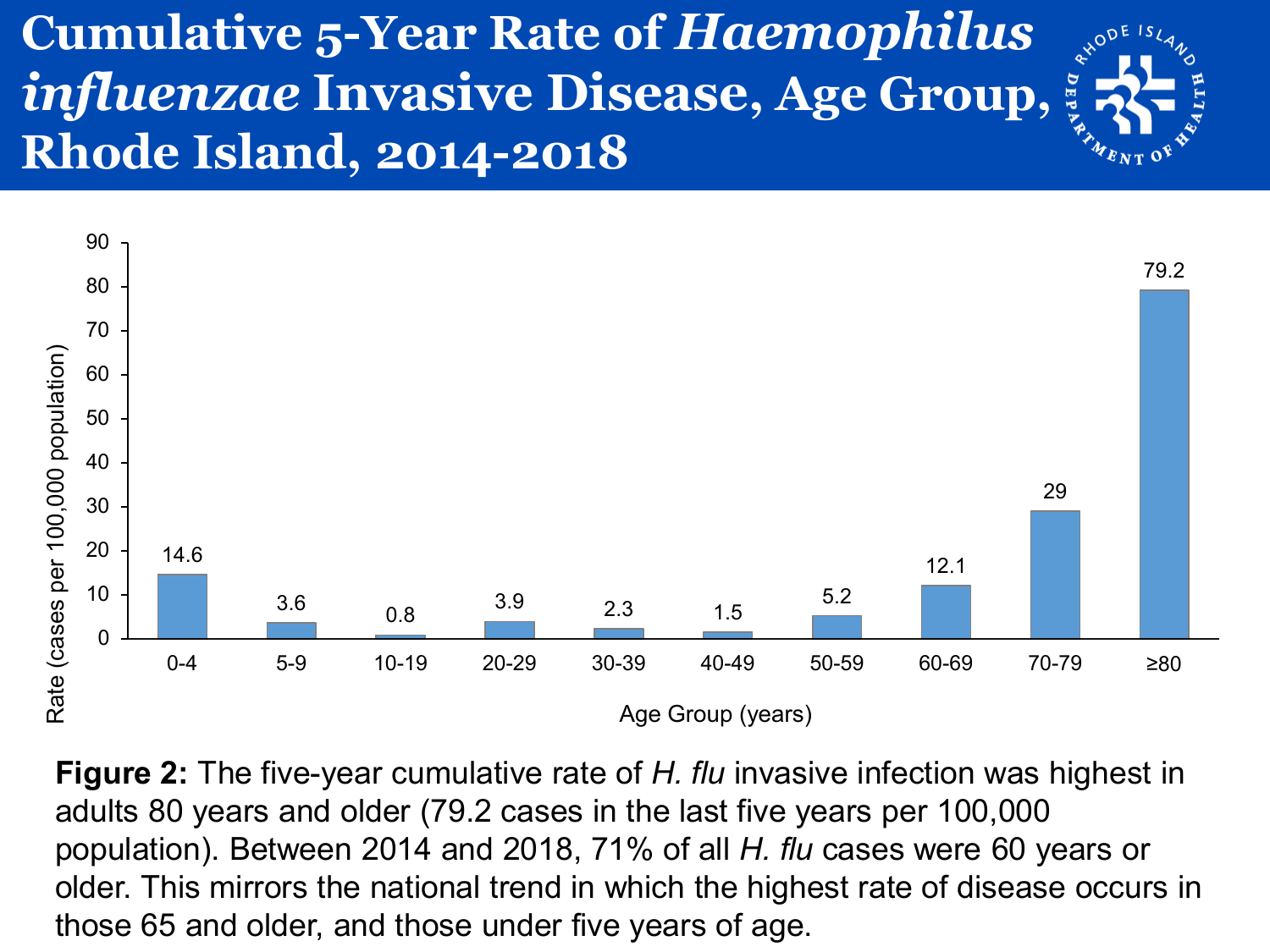#### **Rate of** *Haemophilus influenzae*  **Invasive Disease, Sex and Year, Rhode Island, 2014-2018**





**Figure 3:** Over the last 5 years, the rate (cases per 100,000 population) of *H. flu*  infection was slightly higher in females than in males.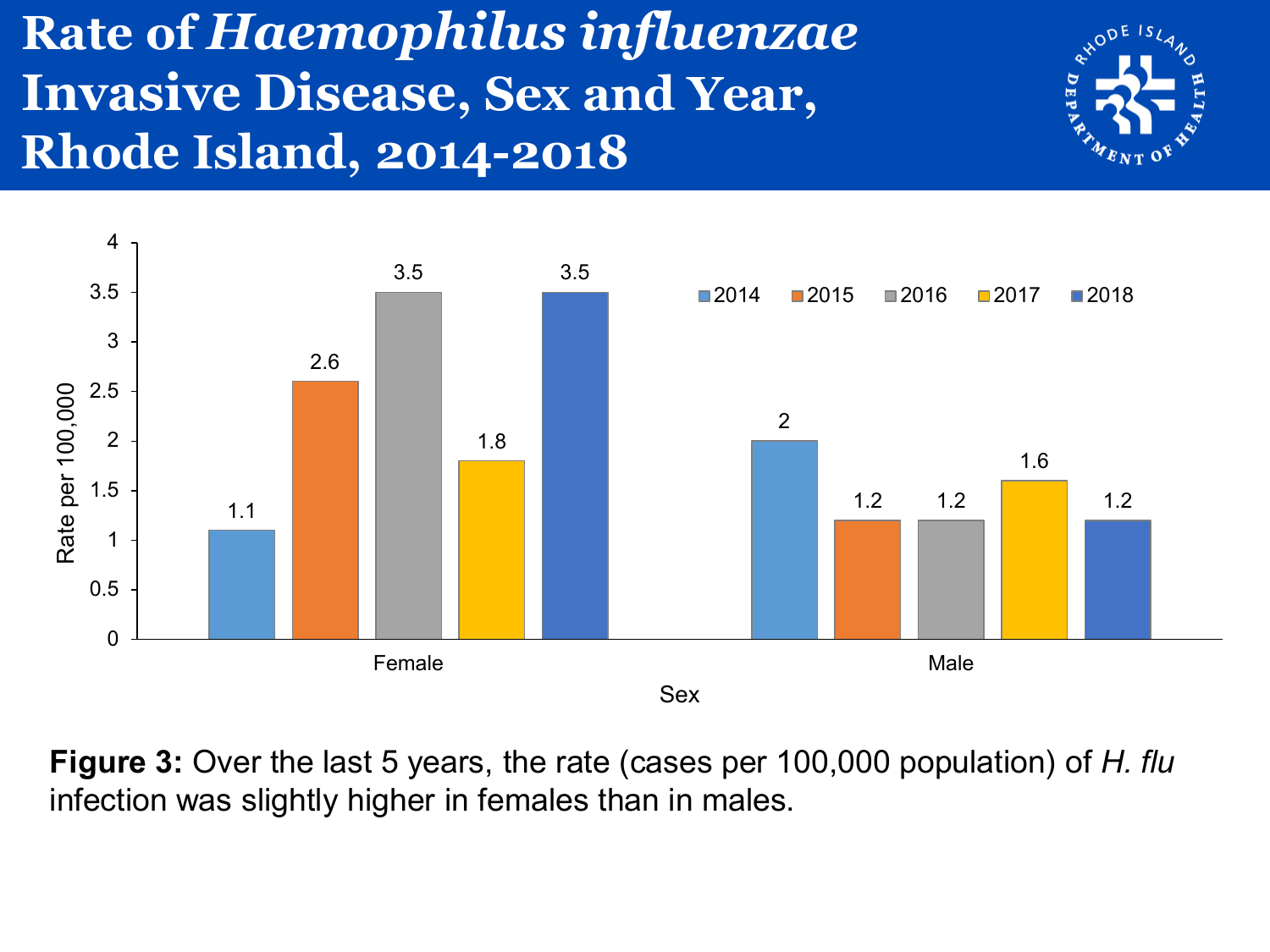#### **Rate of** *Haemophilus influenzae*  **Invasive Disease, County and Year, Rhode Island, 2014-2018**





**Figure 4:** In 2016-2018, the rate of *H. Flu* invasive disease was the highest in Bristol County, with 4 cases per 100,000 population. Over the last five years, Providence County has had the lowest rates of *H. Flu* invasive disease. Small numbers of cases in each county make it difficult to discern a geographic pattern of this disease.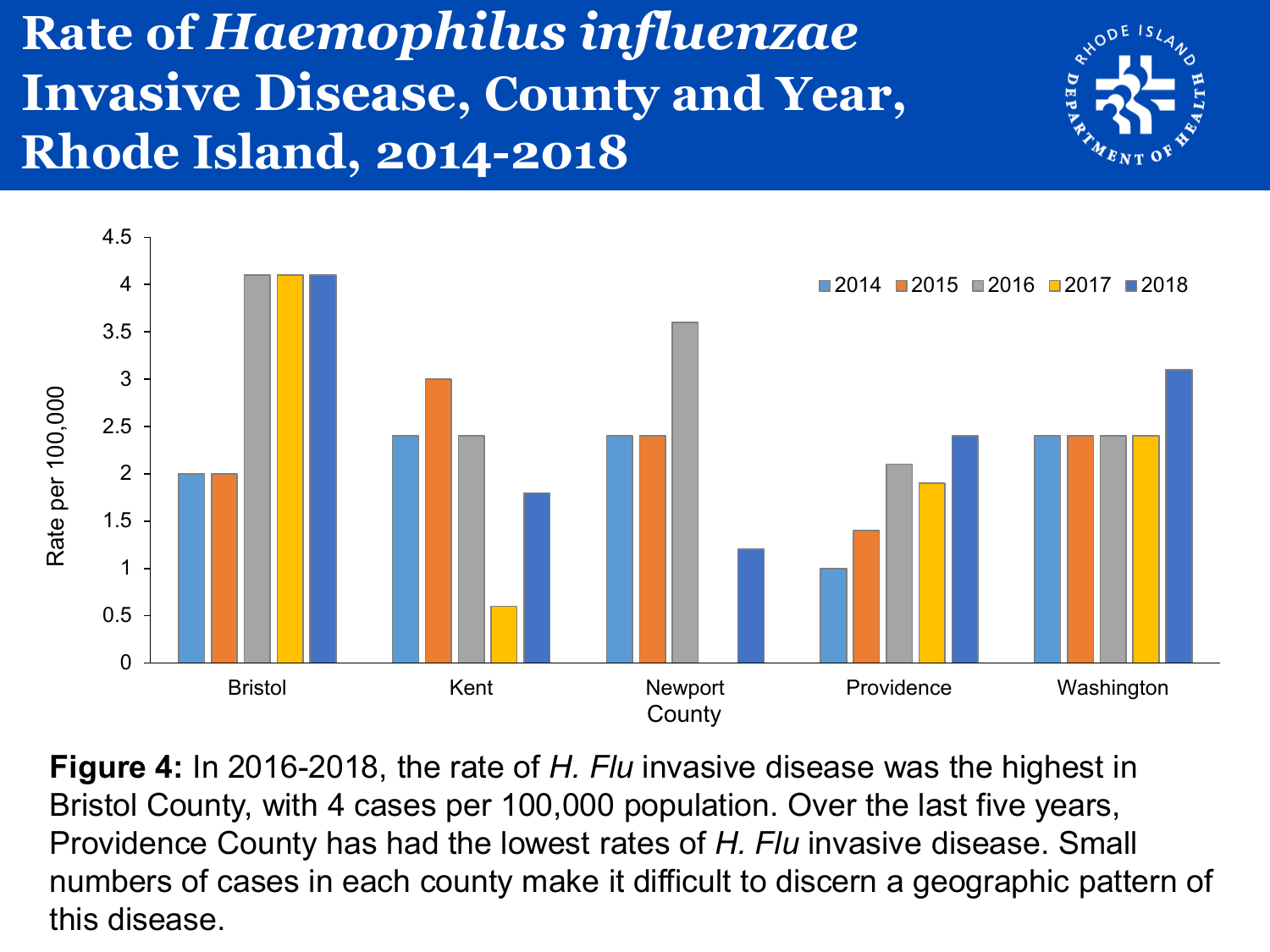#### **Reported Cases of** *Haemophilus influenzae* **Invasive Disease by Month and Year, Rhode Island, 2014-2018**





**Figure 5:** *Haemophilus Influenzae* invasive disease occurs year-round in Rhode Island, with a peak in the cumulative cases in June and July.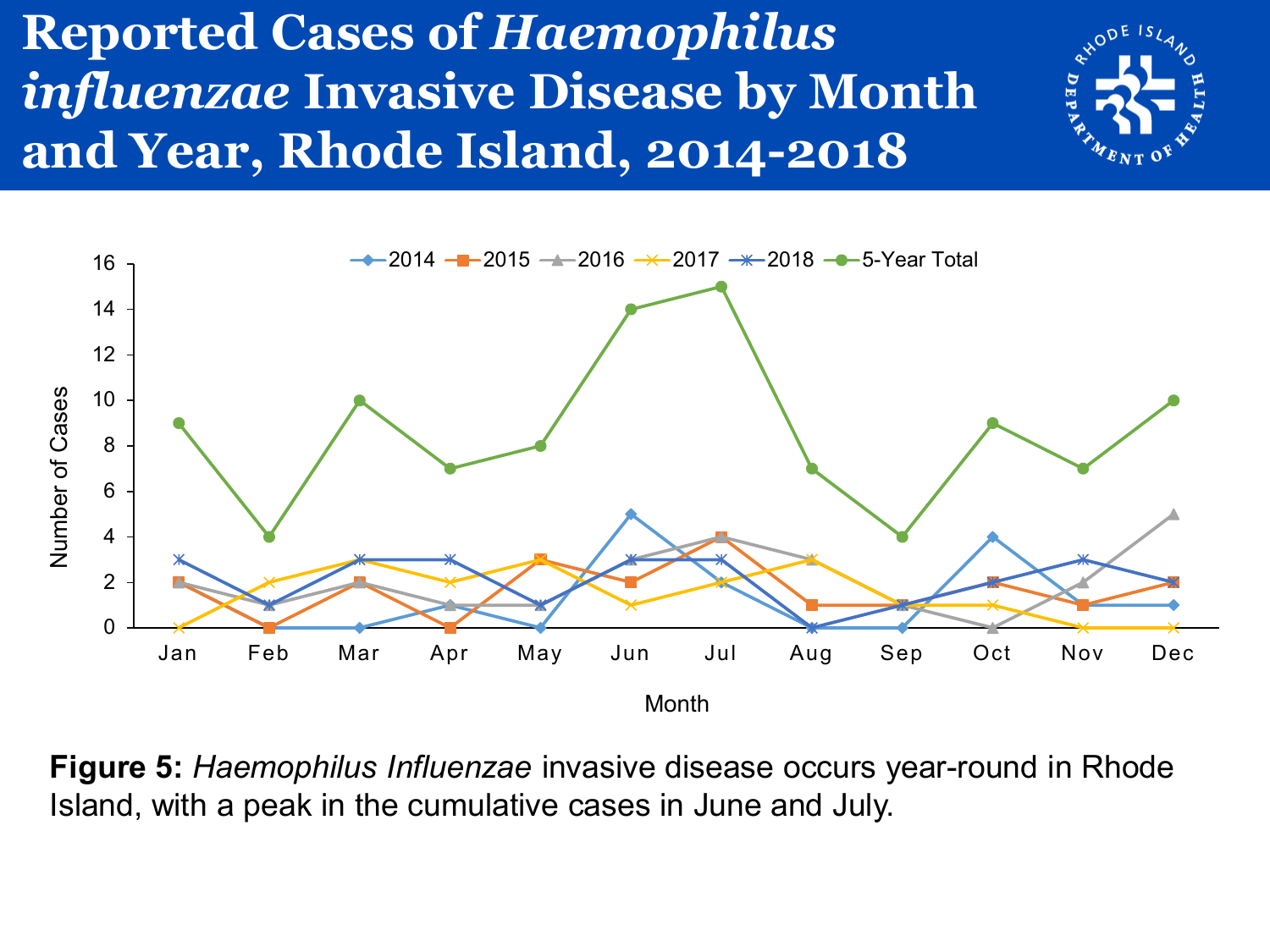**Reported Cases of** *Haemophilus influenzae*  **Invasive Disease by Serotype, Rhode Island, 2014-2018 Cumulative Cases (n=101)**





**Figure 6:** *Haemophilus influenzae* bacteria are classified as either "typeable" or "nontypeable" based on their structure. Of those that are typeable, there are 6 serotypes (letters a-f). Serotype b (more commonly known as "Hib") is currently the only type of *H. Flu* for which a vaccine exists. From 2014 to 2018, most of the 101 cases in Rhode Island (66%) were "nontypeable" and only 3% were serotype b. These data are similar to the national trend in which nontypeable *H. Flu* is the most common type of infection identified.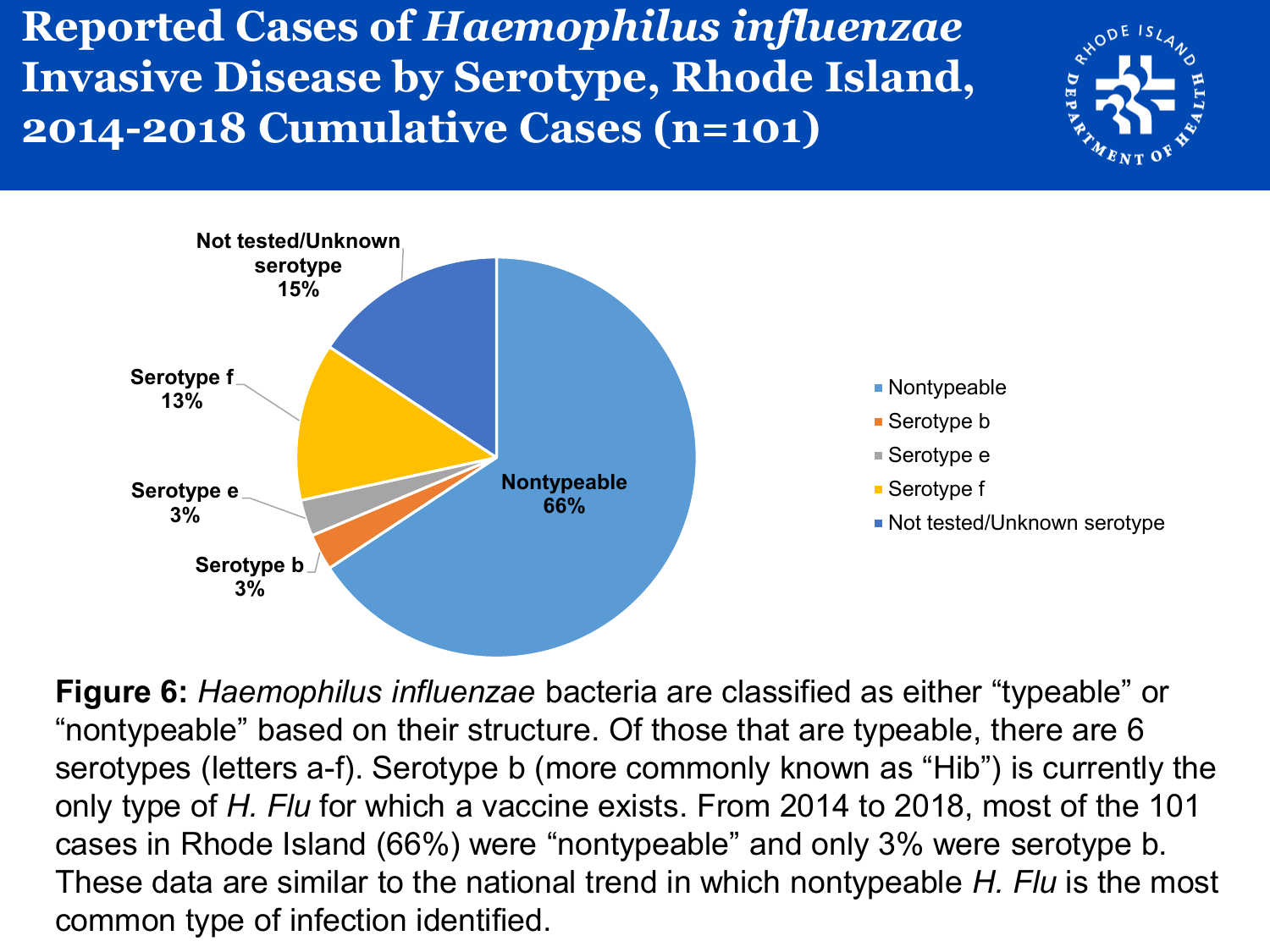#### *Haemophilus influenzae* **Invasive Disease Frequency and Rate by Year, Rhode Island, 2014-2018**



| <b>Table 1. Frequency by Year</b> |                                      |    |    |    |    |  |  |  |
|-----------------------------------|--------------------------------------|----|----|----|----|--|--|--|
|                                   | 2014<br>2015<br>2016<br>2018<br>2017 |    |    |    |    |  |  |  |
| <b>Number of Cases</b>            | 16                                   | 20 | 25 | 18 | 25 |  |  |  |

| Table 2. Rate (cases per 100,000 population) by Year |     |     |     |    |     |  |  |
|------------------------------------------------------|-----|-----|-----|----|-----|--|--|
| 2015<br>2014<br>2016<br>2018<br>2017                 |     |     |     |    |     |  |  |
| <b>Rate per 100,000</b>                              | 1.5 | 1.9 | 2.4 | 17 | 2.4 |  |  |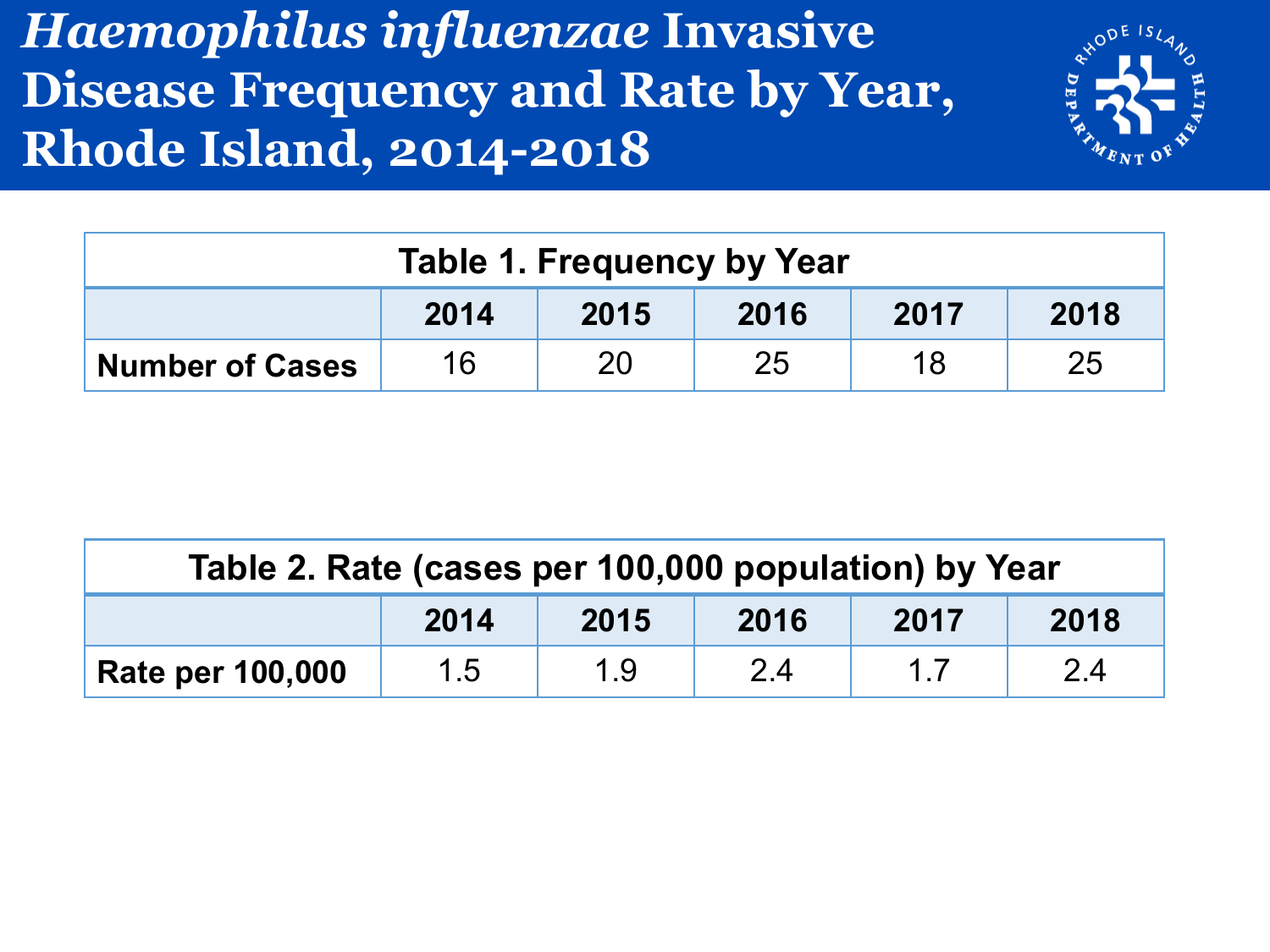#### *Haemophilus Influenzae* **Invasive Disease Frequency, Age Group and Year, Rhode Island, 2014-2018**



| Table 3. Frequency by Age Group and Year |                |                |                |                |                |                        |  |  |
|------------------------------------------|----------------|----------------|----------------|----------------|----------------|------------------------|--|--|
|                                          | 2014           | 2015           | 2016           | 2017           | 2018           | 5-Year<br><b>Total</b> |  |  |
| $0 - 4$                                  | $\overline{2}$ | 1              | 1              |                | 3              | 8                      |  |  |
| $5-9$                                    | $\overline{0}$ | $\overline{0}$ | $\overline{2}$ | $\overline{0}$ | $\overline{0}$ | $\overline{2}$         |  |  |
| $10-19$                                  | $\overline{0}$ | $\overline{0}$ | 1              | $\overline{0}$ | $\overline{0}$ | 1                      |  |  |
| $20 - 29$                                | $\overline{2}$ | $\overline{2}$ | $\overline{0}$ | 1              | 1              | 6                      |  |  |
| 30-39                                    | $\overline{0}$ | 1              | 1              | $\overline{0}$ |                | $\mathbf{3}$           |  |  |
| 40-49                                    | $\overline{0}$ | $\overline{0}$ | $\overline{2}$ | $\overline{0}$ | $\overline{0}$ | $\overline{2}$         |  |  |
| 50-59                                    | 1              | $\overline{2}$ | 1              | 3              | 1              | 8                      |  |  |
| 60-69                                    | 3              | $\overline{2}$ | 3              | 5              | $\overline{2}$ | 15                     |  |  |
| 70-79                                    | 5              | $\overline{4}$ | $\overline{7}$ | 1              | 3              | 20                     |  |  |
| $\geq 80$                                | 3              | 8              | $\overline{7}$ | $\overline{7}$ | 14             | 39                     |  |  |
| <b>Total</b>                             | 16             | 20             | 25             | 18             | 25             | 104                    |  |  |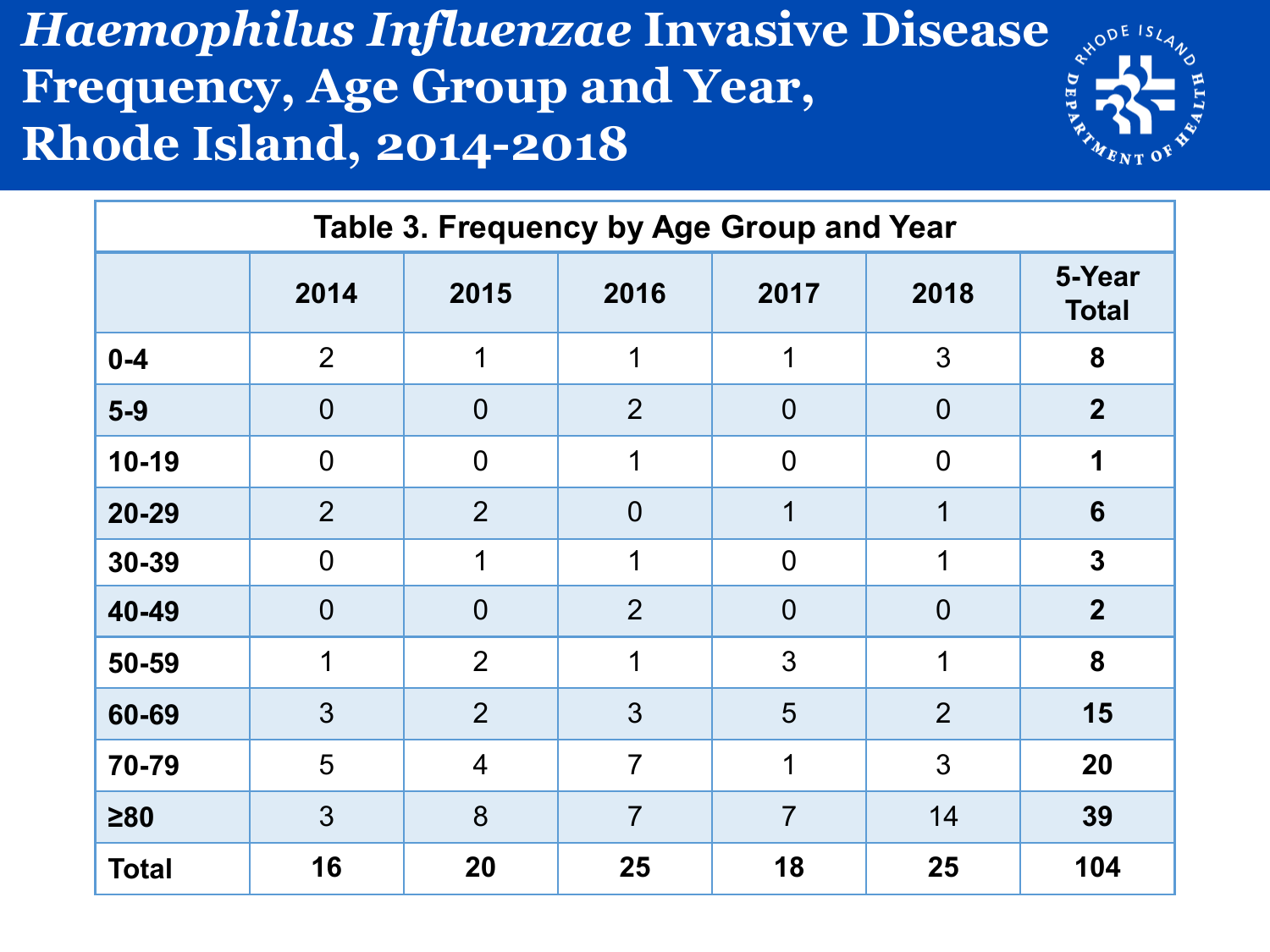#### *Haemophilus Influenzae* **Invasive Disease Rates, Age Group and Year, Rhode Island, 2014-2018**



| Table 4. Rate (cases per 100,000 population) by Age Group and Year |                |                |      |                |                |                              |  |  |
|--------------------------------------------------------------------|----------------|----------------|------|----------------|----------------|------------------------------|--|--|
|                                                                    | 2014           | 2015           | 2016 | 2017           | 2018           | 5-year<br>cumulative<br>rate |  |  |
| $0 - 4$                                                            | 3.6            | 1.8            | 1.8  | 1.8            | 5.5            | 14.6                         |  |  |
| $5-9$                                                              | $\overline{0}$ | $\overline{0}$ | 3.6  | $\overline{0}$ | $\overline{0}$ | 3.6                          |  |  |
| $10-19$                                                            | $\overline{0}$ | $\overline{0}$ | 0.8  | $\overline{0}$ | $\overline{0}$ | 0.8                          |  |  |
| $20 - 29$                                                          | 1.3            | 1.3            | 0.0  | 0.7            | 0.7            | 3.9                          |  |  |
| 30-39                                                              | $\overline{0}$ | 0.8            | 0.8  | $\overline{0}$ | 0.7            | 2.3                          |  |  |
| 40-49                                                              | $\overline{0}$ | $\overline{0}$ | 1.5  | $\overline{0}$ | $\overline{0}$ | 1.5                          |  |  |
| 50-59                                                              | 0.6            | 1.3            | 0.7  | 2.0            | 0.7            | 5.2                          |  |  |
| 60-69                                                              | 2.6            | 1.6            | 2.4  | 3.9            | 1.5            | 12.1                         |  |  |
| 70-79                                                              | 7.8            | 6.1            | 10.4 | 1.4            | 4.0            | 29.0                         |  |  |
| $\geq 80$                                                          | 6.0            | 16.2           | 14.3 | 14.3           | 28.6           | 79.2                         |  |  |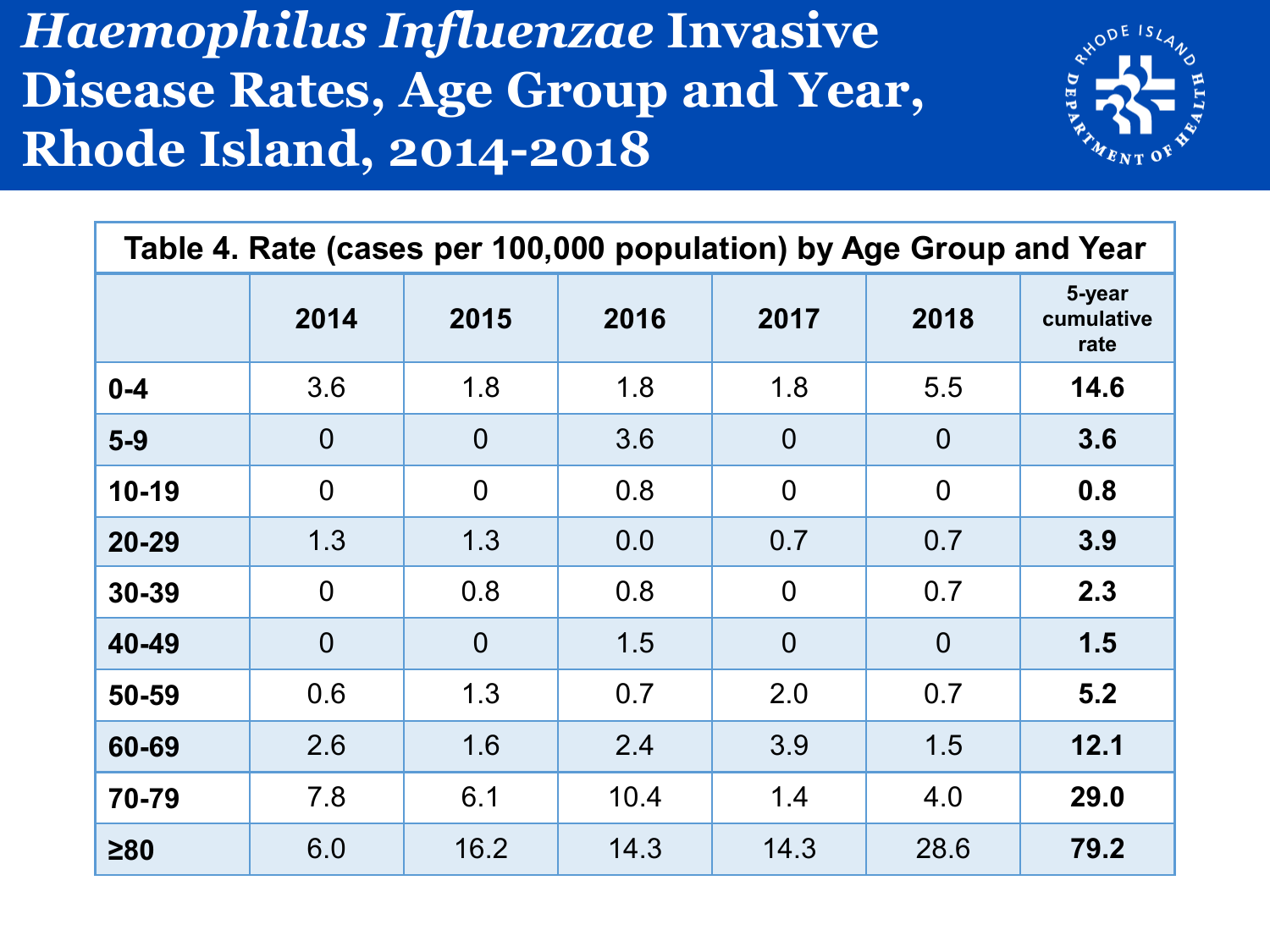#### *Haemophilus Influenzae* **Invasive Disease Frequency and Rates, Sex and Year, Rhode Island, 2014-2018**



| <b>Table 5. Frequency by Sex and Year</b> |                                                                |    |    |    |    |     |  |  |  |
|-------------------------------------------|----------------------------------------------------------------|----|----|----|----|-----|--|--|--|
|                                           | 5-Year<br>2018<br>2017<br>2015<br>2016<br>2014<br><b>Total</b> |    |    |    |    |     |  |  |  |
| <b>Female</b>                             | 6                                                              | 14 | 19 | 10 | 19 | 68  |  |  |  |
| <b>Male</b>                               | 10                                                             | 6  | 6  | 8  | 6  | 36  |  |  |  |
| <b>Total</b>                              | 16                                                             | 20 | 25 | 18 | 25 | 104 |  |  |  |

| Table 6. Rate (cases per 100,000 population) by Sex and Year |                                      |     |     |     |     |  |  |  |
|--------------------------------------------------------------|--------------------------------------|-----|-----|-----|-----|--|--|--|
|                                                              | 2017<br>2018<br>2015<br>2014<br>2016 |     |     |     |     |  |  |  |
| <b>Female</b>                                                | 1.1                                  | 2.6 | 3.5 | 1.8 | 3.5 |  |  |  |
| <b>Male</b>                                                  | 2.0                                  | 12  | 1.2 | 1.6 | 1.2 |  |  |  |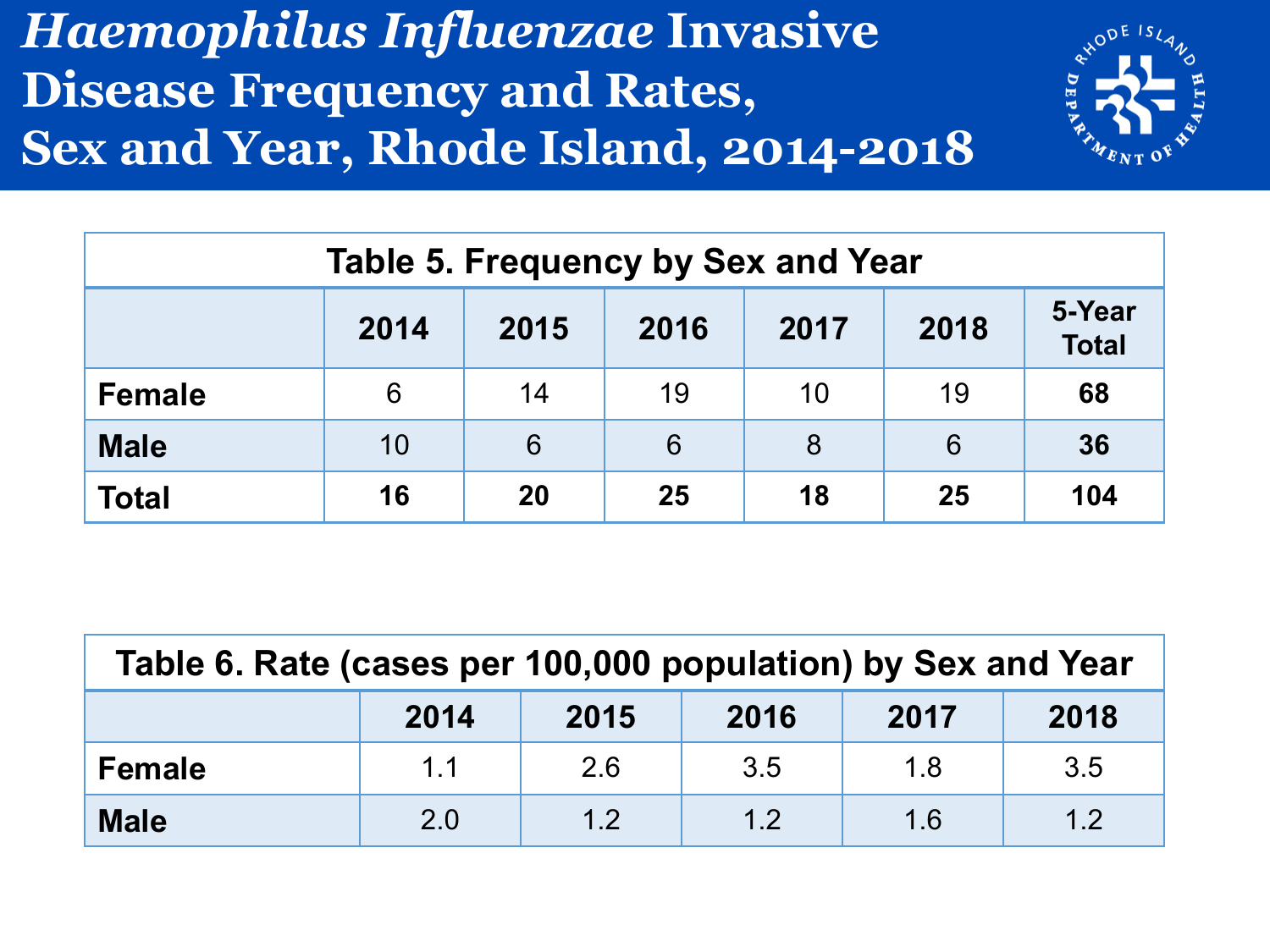#### *Haemophilus influenzae* **Invasive Disease Frequency, County and Year, Rhode Island, 2014-2018**



| <b>Table 7. Frequency by County and Year</b> |                |               |                |                |                |  |  |  |
|----------------------------------------------|----------------|---------------|----------------|----------------|----------------|--|--|--|
|                                              | 2014           | 2015          | 2016           | 2017           | 2018           |  |  |  |
| <b>Bristol</b>                               |                |               | $\mathcal{P}$  | 2              | $\overline{2}$ |  |  |  |
| <b>Kent</b>                                  | 4              | 5             | $\overline{4}$ |                | 3              |  |  |  |
| <b>Newport</b>                               | $\overline{2}$ | $\mathcal{P}$ | 3              | $\overline{0}$ |                |  |  |  |
| <b>Providence</b>                            | 6              | 9             | 13             | 12             | 15             |  |  |  |
| Washington                                   | 3              | 3             | 3              | 3              | 4              |  |  |  |
| <b>All</b>                                   | 16             | 20            | 25             | 18             | 25             |  |  |  |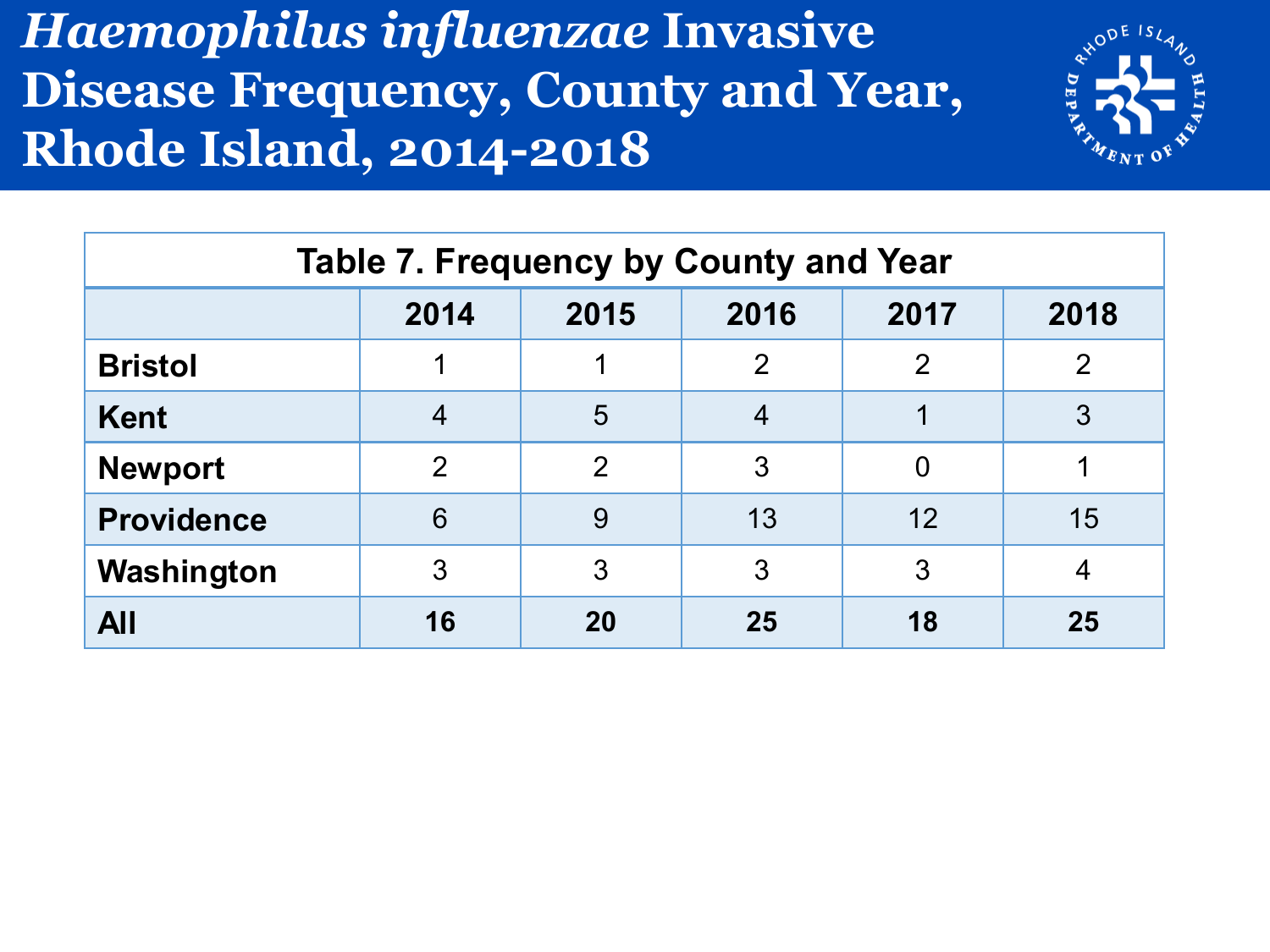#### *Haemophilus Influenzae* **Invasive Disease Rates by County and Year, Rhode Island, 2014-2018**



| Table 8. Rate (cases per 100,000 population) by County and Year |      |      |      |                |      |  |  |  |
|-----------------------------------------------------------------|------|------|------|----------------|------|--|--|--|
|                                                                 | 2014 | 2015 | 2016 | 2017           | 2018 |  |  |  |
| <b>Bristol</b>                                                  | 2.0  | 2.0  | 4.1  | 4.1            | 4.1  |  |  |  |
| <b>Kent</b>                                                     | 2.4  | 3.0  | 2.4  | 0.6            | 1.8  |  |  |  |
| <b>Newport</b>                                                  | 2.4  | 2.4  | 3.6  | $\overline{0}$ | 1.2  |  |  |  |
| <b>Providence</b>                                               | 1.0  | 1.4  | 2.1  | 1.9            | 2.4  |  |  |  |
| Washington                                                      | 2.4  | 2.4  | 2.4  | 2.4            | 3.1  |  |  |  |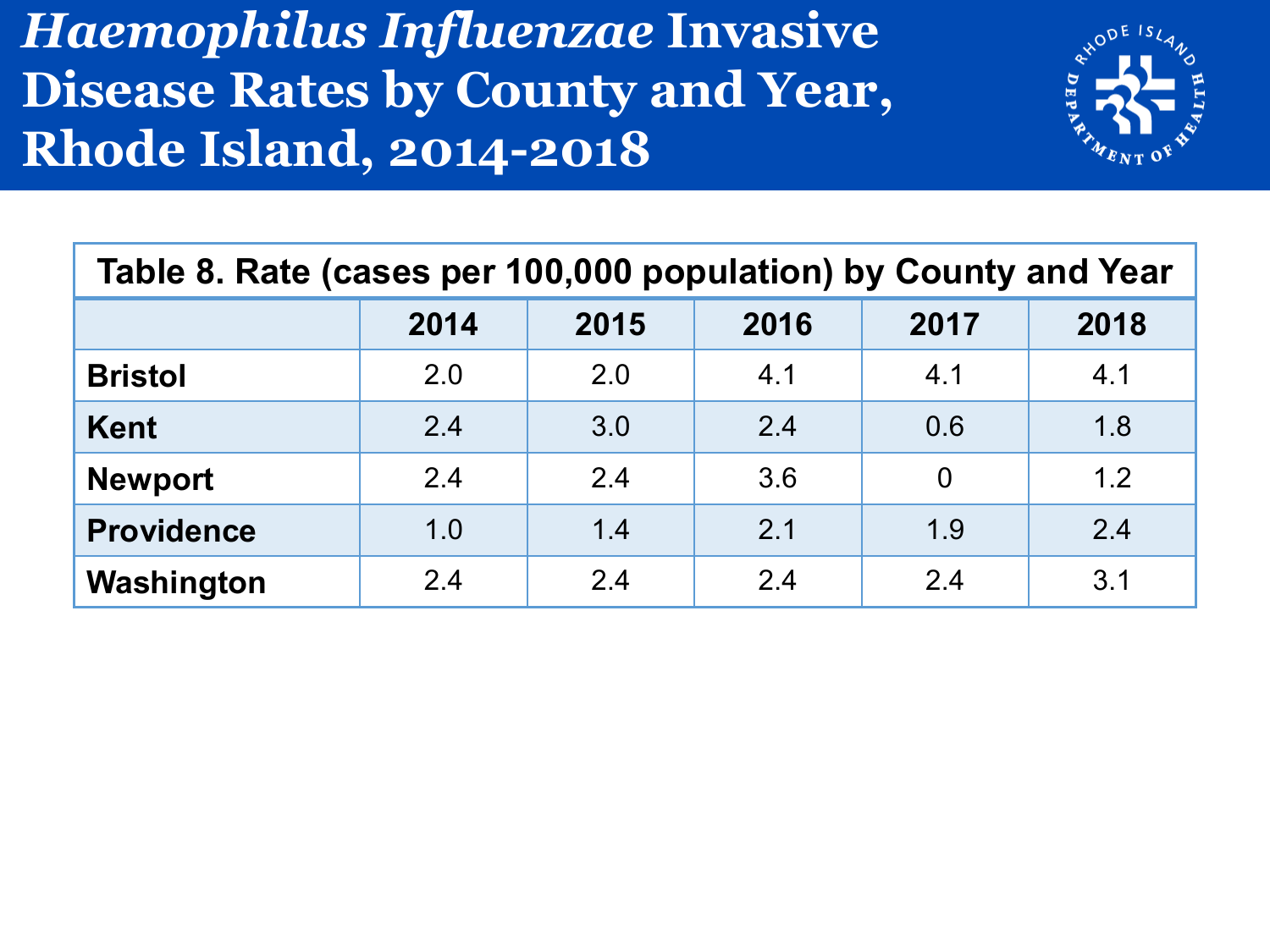#### *Haemophilus Influenzae* **Invasive Disease Frequency, Month and Year, Rhode Island, 2014-2018**



| Table 9. Frequency by Month and Year |                |                |                |                |                |                         |  |  |
|--------------------------------------|----------------|----------------|----------------|----------------|----------------|-------------------------|--|--|
|                                      | 2014           | 2015           | 2016           | 2017           | 2018           | 5-Year<br><b>Total</b>  |  |  |
| Jan                                  | $\overline{2}$ | $\overline{2}$ | $\overline{2}$ | $\overline{0}$ | 3              | 9                       |  |  |
| <b>Feb</b>                           | $\overline{0}$ | $\overline{0}$ | 1              | $\overline{2}$ | 1              | $\overline{\mathbf{4}}$ |  |  |
| <b>Mar</b>                           | $\overline{0}$ | 2              | $\overline{2}$ | 3              | 3              | 10                      |  |  |
| Apr                                  | 1              | $\overline{0}$ | 1              | $\overline{2}$ | 3              | $\overline{7}$          |  |  |
| <b>May</b>                           | $\overline{0}$ | 3              | 1              | 3              | 1              | 8                       |  |  |
| Jun                                  | 5              | $\overline{2}$ | 3              | 1              | 3              | 14                      |  |  |
| Jul                                  | $\overline{2}$ | $\overline{4}$ | $\overline{4}$ | $\overline{2}$ | 3              | 15                      |  |  |
| Aug                                  | $\overline{0}$ | 1              | 3              | 3              | $\overline{0}$ | $\overline{7}$          |  |  |
| <b>Sep</b>                           | $\overline{0}$ | 1              | 1              | 1              | 1              | 4                       |  |  |
| Oct                                  | $\overline{4}$ | $\overline{2}$ | $\overline{0}$ | 1              | $\overline{2}$ | 9                       |  |  |
| <b>Nov</b>                           | 1              | $\mathbf 1$    | $\overline{2}$ | $\mathbf 0$    | 3              | $\overline{7}$          |  |  |
| <b>Dec</b>                           | 1              | $\overline{2}$ | 5              | $\overline{0}$ | $\overline{2}$ | 10                      |  |  |
| <b>All</b>                           | 16             | 20             | 25             | 18             | 25             | 104                     |  |  |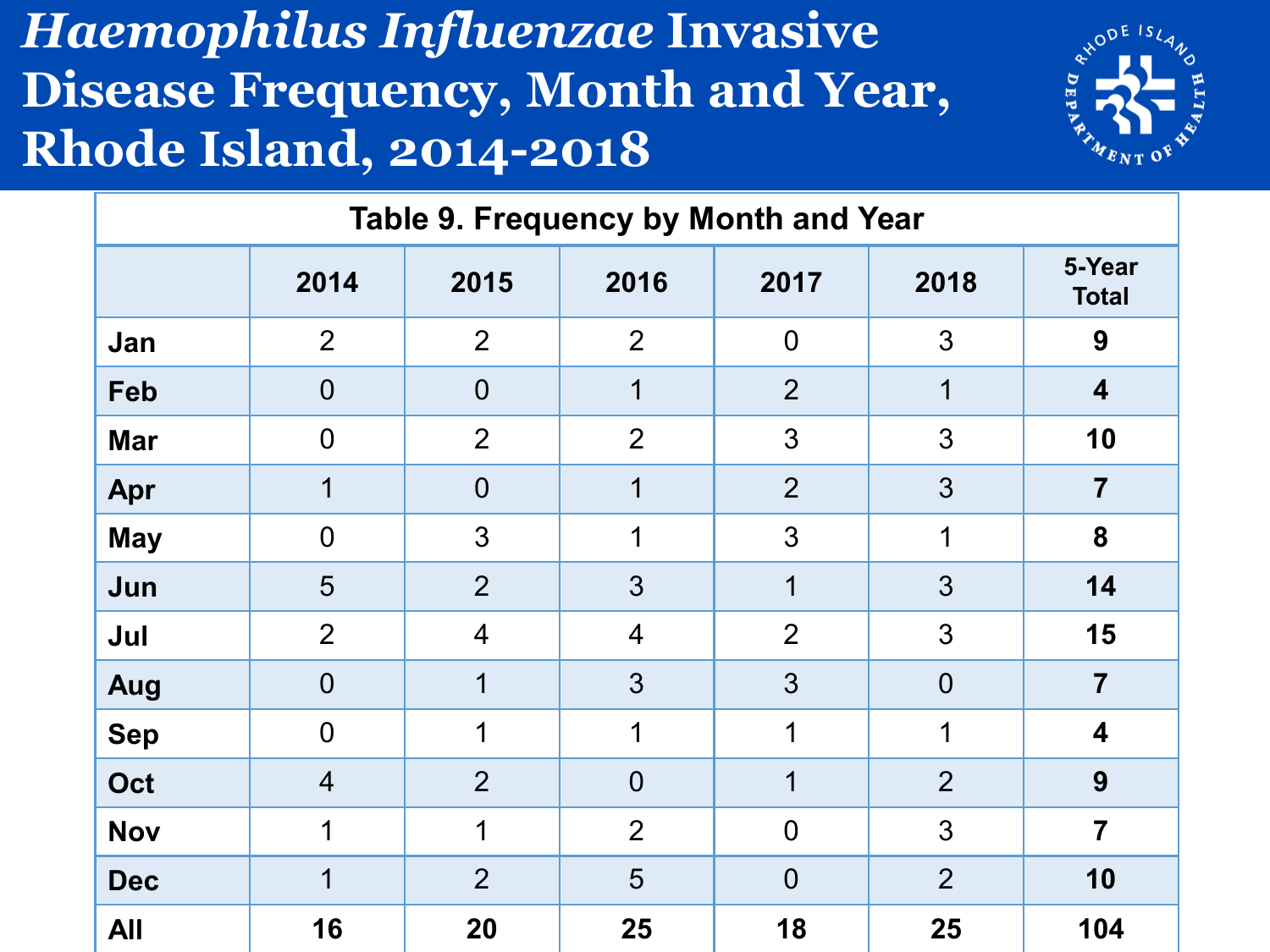#### *Haemophilus Influenzae* **Invasive Disease Serotypes by Year, Rhode Island, 2014-2018**



| <b>Table 8. Serotype by Year</b> |                |                |                |                |      |                 |  |  |
|----------------------------------|----------------|----------------|----------------|----------------|------|-----------------|--|--|
|                                  | 2014           | 2015           | 2016           | 2017           | 2018 | 5-year<br>total |  |  |
| <b>Not Typeable</b>              | 8              | 8              | 21             | 12             | 18   | 67              |  |  |
| Serotype b                       |                |                | $\overline{0}$ | $\overline{0}$ | 1    | $\overline{3}$  |  |  |
| Serotype e                       | $\overline{0}$ | $\overline{2}$ | $\overline{0}$ | $\overline{0}$ | 1    | $\overline{3}$  |  |  |
| <b>Serotype f</b>                | $\overline{2}$ | 3              | 3              | $\overline{4}$ |      | 13              |  |  |
| Unknown or<br>not tested         | 5              | 6              | 1              | $\overline{2}$ | 2    | 16              |  |  |
| <b>Total</b>                     | 16             | 20             | 25             | 18             | 25   | 104             |  |  |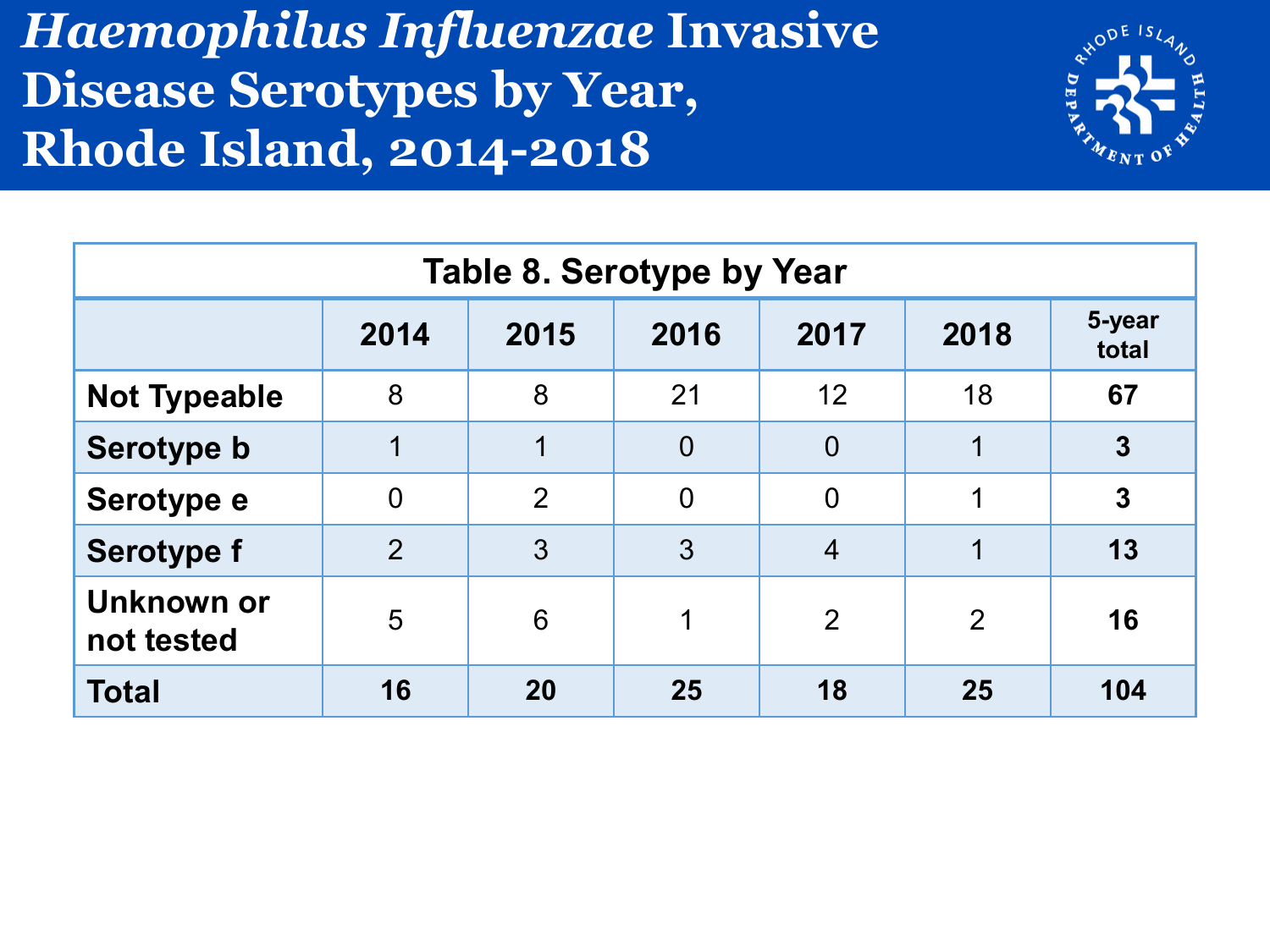### **Notes on Data**



- Case counts include patients classified as confirmed according to the [CDC case definition.](https://wwwn.cdc.gov/nndss/conditions/haemophilus-influenzae-invasive-disease/case-definition/2015/)
- "Event Date" (used to classify cases by month and year) is generated based on the availability of data in the following order:
	- 1. Illness onset date
	- 2. Specimen collection date
	- 3. Date of report to public health agency
- Rate is calculated per 100,000 population.
- Population denominators are based on the [Annual Estimates of the Resident Population:](https://factfinder.census.gov/faces/nav/jsf/pages/guided_search.xhtml) April 1, 2010-July 1, 2018, U.S. Census Bureau.